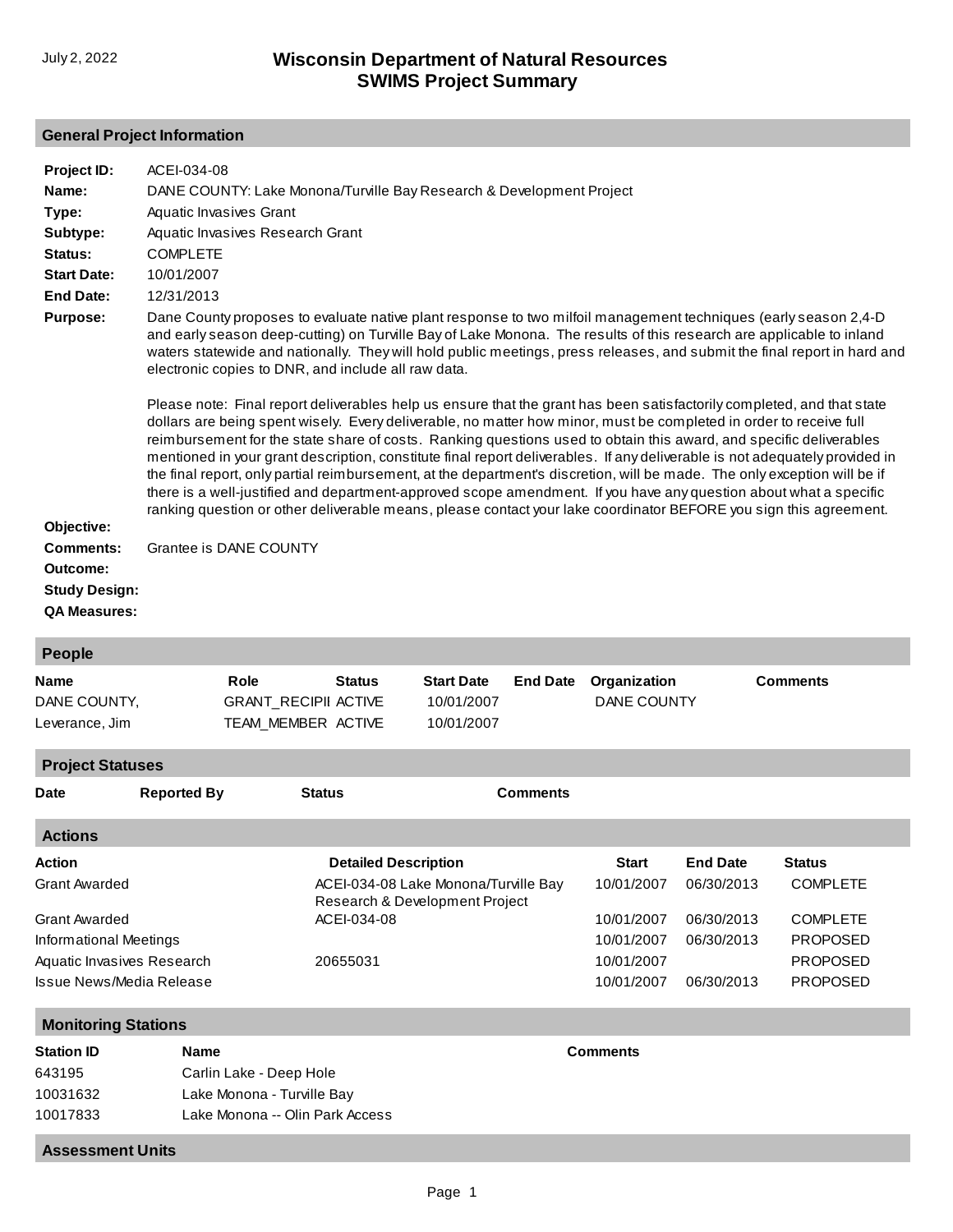# **SWIMS Project Summary** July 2, 2022 **Wisconsin Department of Natural Resources**

| <b>WBIC</b> | <b>Segment</b> | <b>Local Name</b>           | <b>Official Name</b>      |
|-------------|----------------|-----------------------------|---------------------------|
| 798300      | 3              | Yahara River                | Yahara River              |
| 804600      | 1              | Monona Lake                 | Lake Monona               |
| 804600      | 2              | Brittingham Beach           | Lake Monona               |
| 804600      | 3              | Esther Park Beach           | Lake Monona               |
| 804600      | 5              | Hudson Park Beach           | Lake Monona               |
| 804600      | 6              | Bernies Beach               | Lake Monona               |
| 804600      | 7              | Olbrich Park Beach          | Lake Monona               |
| 804600      | 9              | BB Clark Beach, Monona Lake | Lake Monona               |
| 804700      | 1              | Murphy (Wingra) Creek       | Wingra Creek              |
| 805100      |                | <b>Starkweather Creek</b>   | <b>Starkweather Creek</b> |
| 2757900     |                | Carlin Lake                 | Carlin Lake               |

### **Lab Account Codes**

| <b>Account Code</b> | <b>Description</b>             | <b>Start Date</b> | <b>End Date</b> |
|---------------------|--------------------------------|-------------------|-----------------|
| AS008               | AQUATIC INVASIVE SPECIES (PLAN | 01/01/1960        | 12/31/2099      |
| AS008               | AQUATIC INVASIVE SPECIES (PLAN | 01/01/1960        | 12/31/2099      |
| AS009               | AQUATIC INVASIVE SPECIES (PLAN | 01/01/1960        | 12/31/2099      |
| AS010               | AQUATIC INVASIVE SPECIES (PLAN | 01/01/1960        | 12/31/2099      |

#### **Forms**

#### **Form Code Form Name**

SECCHI\_TEMPDO\_PLI Lake Monitoring - Secchi, Temp., D.O., pH, Conductivity

**Methods**

n.

**Method Code Description** 

| <b>Fieldwork Events</b> |                 |                 |                   |                                 |  |  |  |
|-------------------------|-----------------|-----------------|-------------------|---------------------------------|--|--|--|
| <b>Start Date</b>       | <b>Status</b>   | <b>Field ID</b> | <b>Station ID</b> | <b>Station Name</b>             |  |  |  |
| 06/17/2008 10:00        | <b>COMPLETE</b> | TBS1            | 10031632          | Lake Monona - Turville Bay      |  |  |  |
| 07/15/2008 09:10        | <b>COMPLETE</b> |                 | 10031632          | Lake Monona - Turville Bay      |  |  |  |
| 08/11/2008 11:10        | <b>COMPLETE</b> | TBS             | 10031632          | Lake Monona - Turville Bay      |  |  |  |
| 09/02/2008 07:30        | <b>COMPLETE</b> |                 | 10031632          | Lake Monona - Turville Bay      |  |  |  |
| 04/27/2009 11:25        | <b>COMPLETE</b> | TBS1            | 10031632          | Lake Monona - Turville Bay      |  |  |  |
| 05/11/2009 08:45        | <b>COMPLETE</b> | TBS 1           | 10031632          | Lake Monona - Turville Bay      |  |  |  |
| 06/09/2009 10:35        | <b>COMPLETE</b> | TBS 1           | 10031632          | Lake Monona - Turville Bay      |  |  |  |
| 07/13/2009 09:05        | <b>COMPLETE</b> | TBS.            | 10031632          | Lake Monona - Turville Bay      |  |  |  |
| 08/11/2009 07:45        | <b>COMPLETE</b> | TBS             | 10031632          | Lake Monona - Turville Bay      |  |  |  |
| 09/01/2009 07:50        | <b>COMPLETE</b> | TBS             | 10031632          | Lake Monona - Turville Bay      |  |  |  |
| 04/12/2010 09:45        | <b>COMPLETE</b> | TBS1            | 10031632          | Lake Monona - Turville Bay      |  |  |  |
| 05/17/2010 07:20        | <b>COMPLETE</b> | TBS.            | 10031632          | Lake Monona - Turville Bay      |  |  |  |
| 06/22/2010 12:30        | <b>COMPLETE</b> | TBS             | 10017833          | Lake Monona -- Olin Park Access |  |  |  |
| 07/13/2010 14:25        | <b>COMPLETE</b> | TBS             | 10031632          | Lake Monona - Turville Bay      |  |  |  |
| 08/10/2010 11:56        | <b>COMPLETE</b> | TBS             | 10031632          | Lake Monona - Turville Bay      |  |  |  |
| 08/10/2010 13:30        | <b>COMPLETE</b> |                 | 643195            | Carlin Lake - Deep Hole         |  |  |  |
| 09/01/2010 08:30        | <b>COMPLETE</b> | TBS             | 10031632          | Lake Monona - Turville Bay      |  |  |  |
| 04/25/2011 08:40        | <b>COMPLETE</b> | TBS             | 10031632          | Lake Monona - Turville Bay      |  |  |  |
| 05/19/2011 08:05        | <b>COMPLETE</b> | TBS 1           | 10031632          | Lake Monona - Turville Bay      |  |  |  |